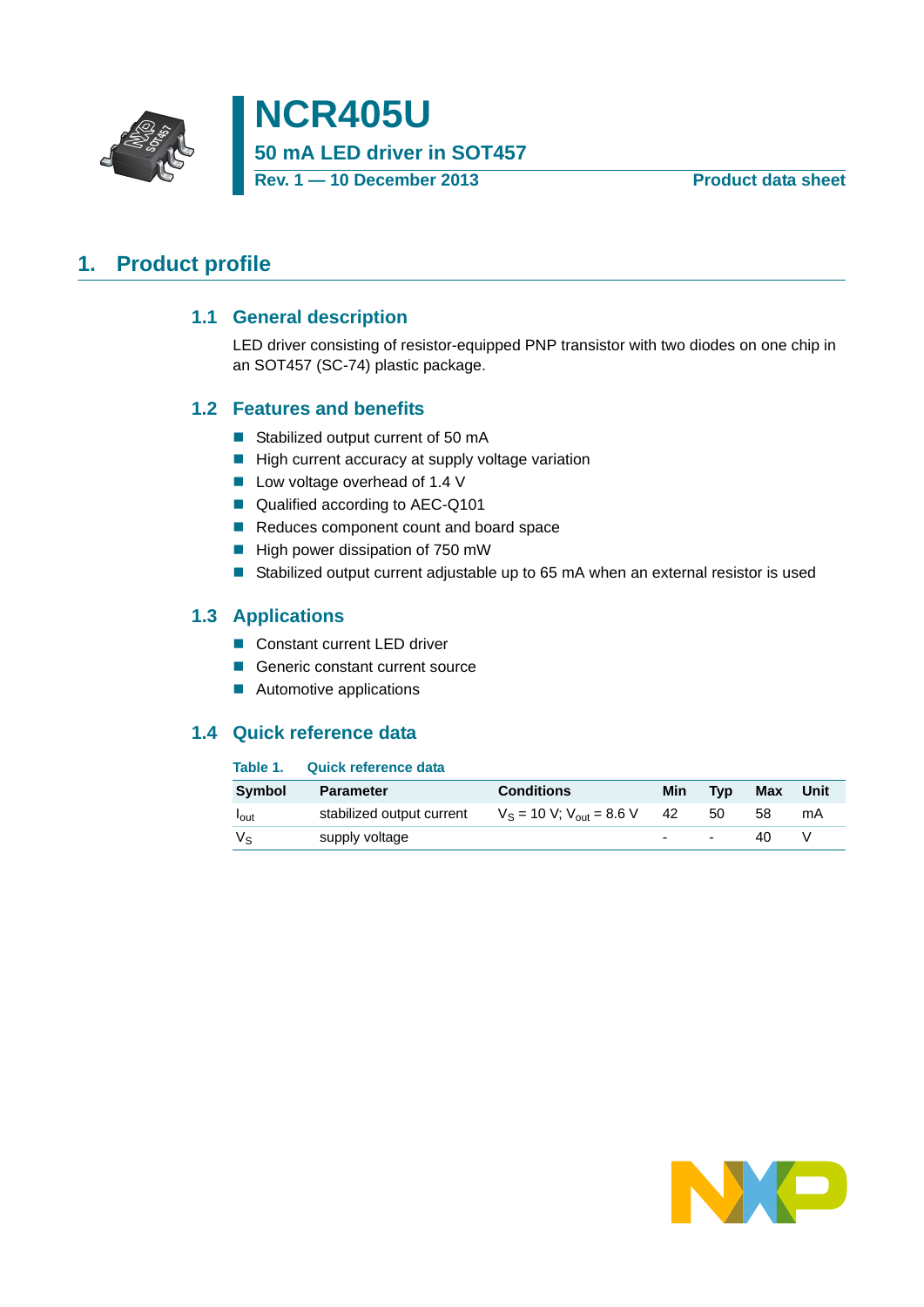*aaa-010101*

## <span id="page-1-0"></span>**2. Pinning information**

| Table 2. | <b>Pinning</b> |                    |                           |                       |
|----------|----------------|--------------------|---------------------------|-----------------------|
| Pin      | Symbol         | <b>Description</b> | <b>Simplified outline</b> | <b>Graphic symbol</b> |
|          | <b>GND</b>     | ground             |                           |                       |
| 2        | <b>IOUT</b>    | output current     | 15<br>6<br>∐4             | 6<br>5<br>4           |
| 3        | <b>IOUT</b>    | output current     | O                         |                       |
| 4        | vs             | supply voltage     | H2 H3                     |                       |
| 5        | <b>IOUT</b>    | output current     |                           |                       |
| 6        | <b>REXT</b>    | external resistor  |                           |                       |
|          |                |                    |                           | 3                     |

## <span id="page-1-1"></span>**3. Ordering information**

| <b>Ordering information</b><br>Table 3. |                  |                                          |         |  |  |
|-----------------------------------------|------------------|------------------------------------------|---------|--|--|
| Type number                             | Package          |                                          |         |  |  |
|                                         | <b>Name</b>      | <b>Description</b>                       | Version |  |  |
| NCR405U                                 | SC-74<br>(TSOP6) | plastic surface-mounted package; 6 leads | SOT457  |  |  |

## <span id="page-1-2"></span>**4. Marking**

| Table 4. Marking codes |                     |
|------------------------|---------------------|
| Type number            | <b>Marking code</b> |
| NCR405U                | DC                  |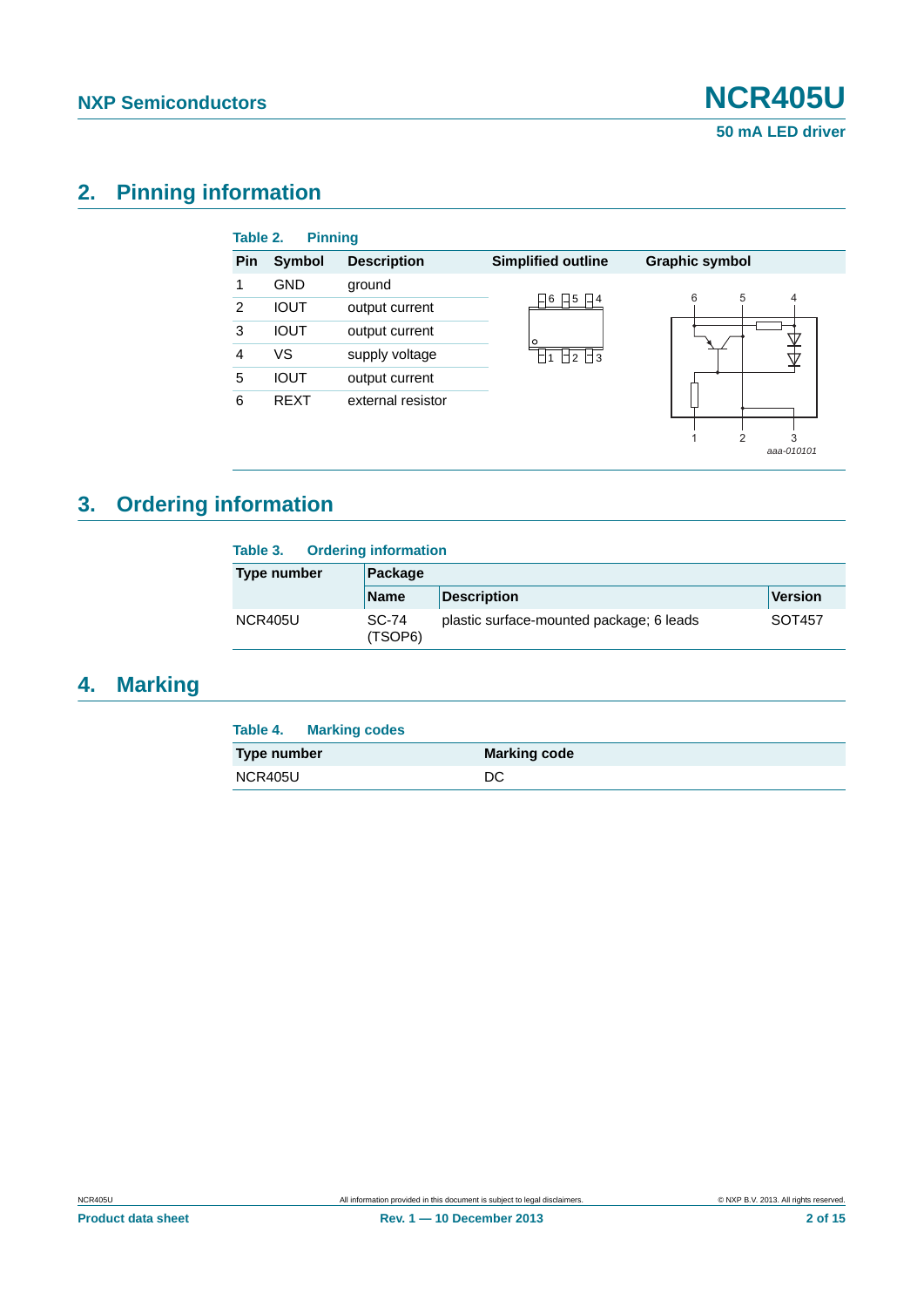#### <span id="page-2-5"></span>**5. Limiting values**

| Symbol                     | <b>Parameter</b>                                          | <b>Conditions</b>    | Min           | <b>Max</b> | Unit        |
|----------------------------|-----------------------------------------------------------|----------------------|---------------|------------|-------------|
| $I_{\text{out}}$           | stabilized output current if<br>external resistor is used |                      |               | 65         | mA          |
| $V_{\rm S}$                | supply voltage                                            |                      |               | 40         | V           |
| $V_{\text{out}}$           | output voltage                                            | $V_S = 40 V$         |               | 38         | V           |
| $V_R$                      | reverse voltage                                           |                      | $11 -$        | 0.5        | V           |
| $P_{\text{tot}}$           | total power dissipation                                   | $T_{amb} \leq 25 °C$ | $\boxed{2}$ - | 475        | mW          |
|                            |                                                           | $T_{amb} \leq 25 °C$ | $\boxed{3}$ - | 650        | mW          |
|                            |                                                           | $T_{amb} \leq 25 °C$ | $[4]$ -       | 750        | mW          |
|                            |                                                           | $T_{amb} \leq 25 °C$ | $\boxed{5}$ . | 1100       | mW          |
| $T_i$                      | junction temperature                                      |                      |               | 150        | °C          |
| $T_{amb}$                  | ambient temperature                                       |                      | $-55$         | $+150$     | $^{\circ}C$ |
| ${\mathsf T}_{\text{stg}}$ | storage temperature                                       |                      | $-65$         | $+150$     | $^{\circ}C$ |

<span id="page-2-0"></span>[1] Between all terminals.

<span id="page-2-1"></span>[2] Device mounted on an FR4 Printed-Circuit Board (PCB); single-sided copper; tin-plated and standard footprint.

<span id="page-2-2"></span>[3] Device mounted on an FR4 PCB; single-sided copper; tin-plated and mounting pad for output 1 cm<sup>2</sup>.

<span id="page-2-3"></span>[4] Device mounted on an FR4 PCB; 4-layer copper; tin-plated and standard footprint.

<span id="page-2-4"></span>[5] Device mounted on an FR4 PCB; 4-layer copper; tin-plated and mounting pad for output 1 cm2.

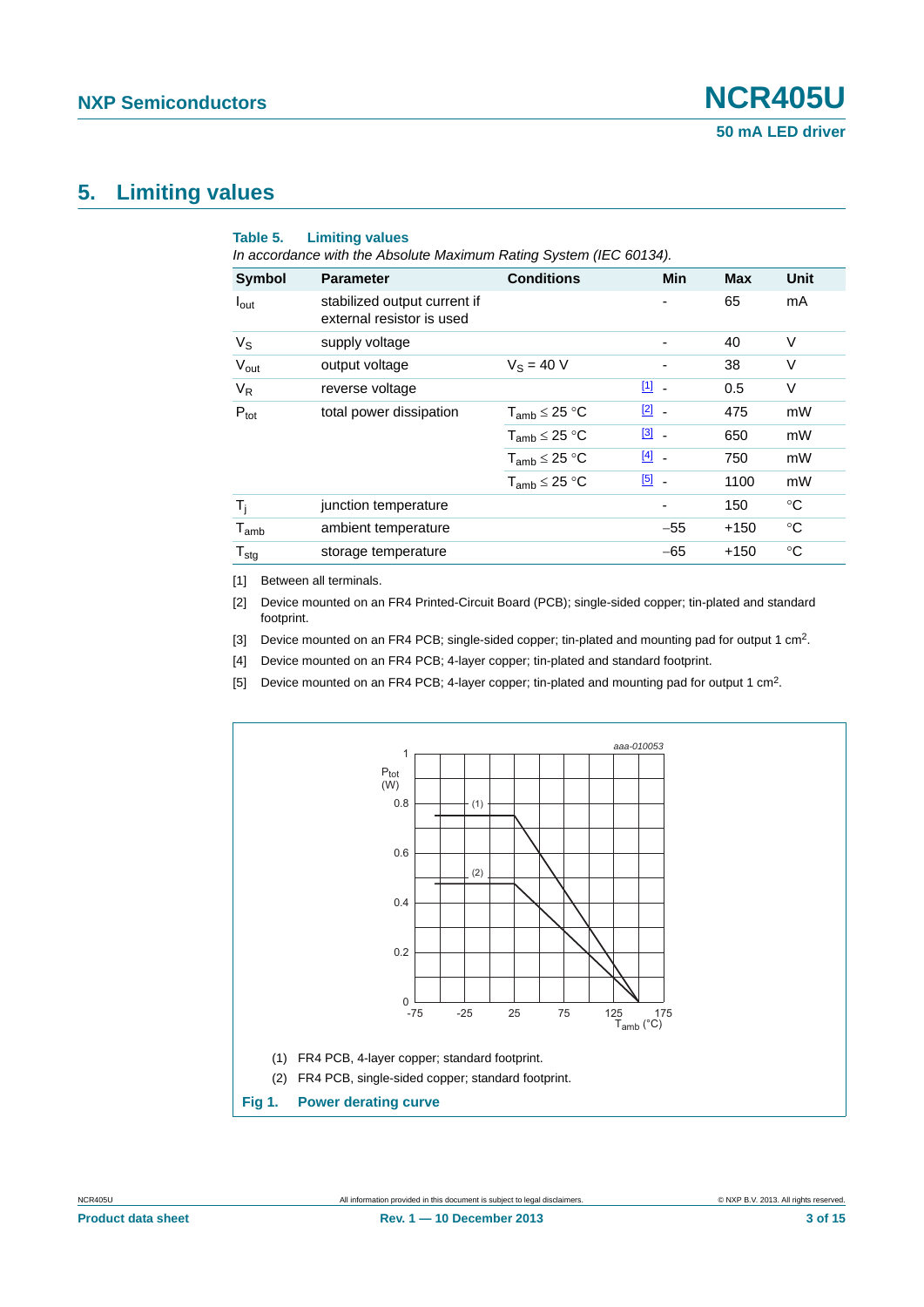#### <span id="page-3-4"></span>**6. Thermal characteristics**

| <b>Thermal characteristics</b>                      |                   |                          |                          |            |      |
|-----------------------------------------------------|-------------------|--------------------------|--------------------------|------------|------|
| <b>Parameter</b>                                    | <b>Conditions</b> | Min                      | <b>Typ</b>               | <b>Max</b> | Unit |
| thermal resistance from junction<br>to ambient      | in free air       | $[1]$ $-$                | $\overline{\phantom{0}}$ | 265        | K/W  |
|                                                     |                   | $\boxed{2}$ -            |                          | 190        | K/W  |
|                                                     |                   | $\boxed{3}$ -            | $\overline{\phantom{0}}$ | 165        | K/W  |
|                                                     |                   | $[4]$ -                  |                          | 115        | K/W  |
| thermal resistance from junction<br>to solder point | in free air       | $\overline{\phantom{0}}$ | ٠                        | 50         | K/W  |
|                                                     |                   |                          |                          |            |      |

<span id="page-3-0"></span>[1] Device mounted on an FR4 PCB; single-sided copper; tin-plated and standard footprint.

<span id="page-3-1"></span>[2] Device mounted on an FR4 PCB; single-sided copper; tin-plated and mounting pad for output 1 cm2.

<span id="page-3-2"></span>[3] Device mounted on an FR4 PCB; 4-layer copper; tin-plated and standard footprint.

<span id="page-3-3"></span>[4] Device mounted on an FR4 PCB; 4-layer copper; tin-plated and mounting pad for output 1 cm2.

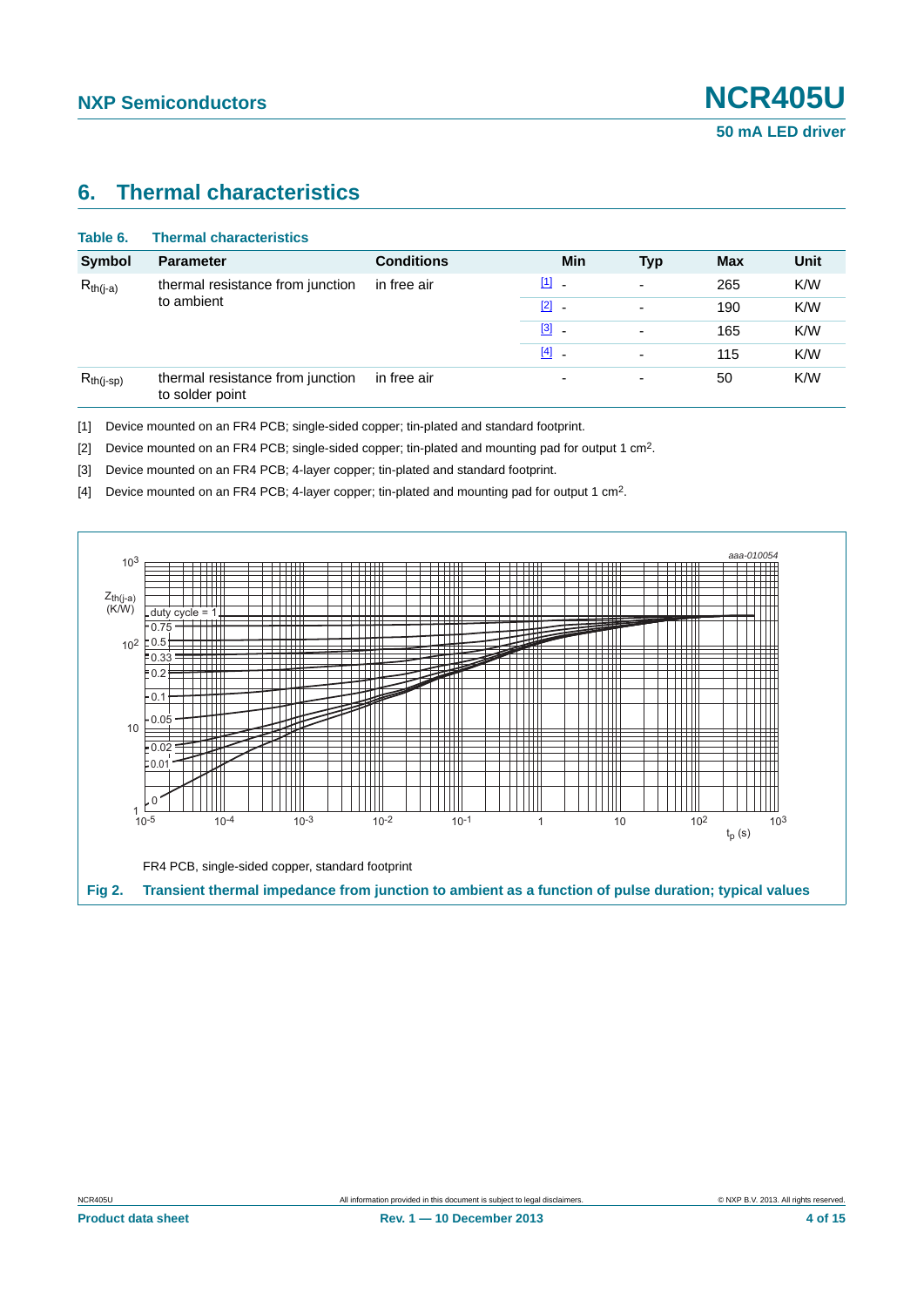

# **50 mA LED driver**

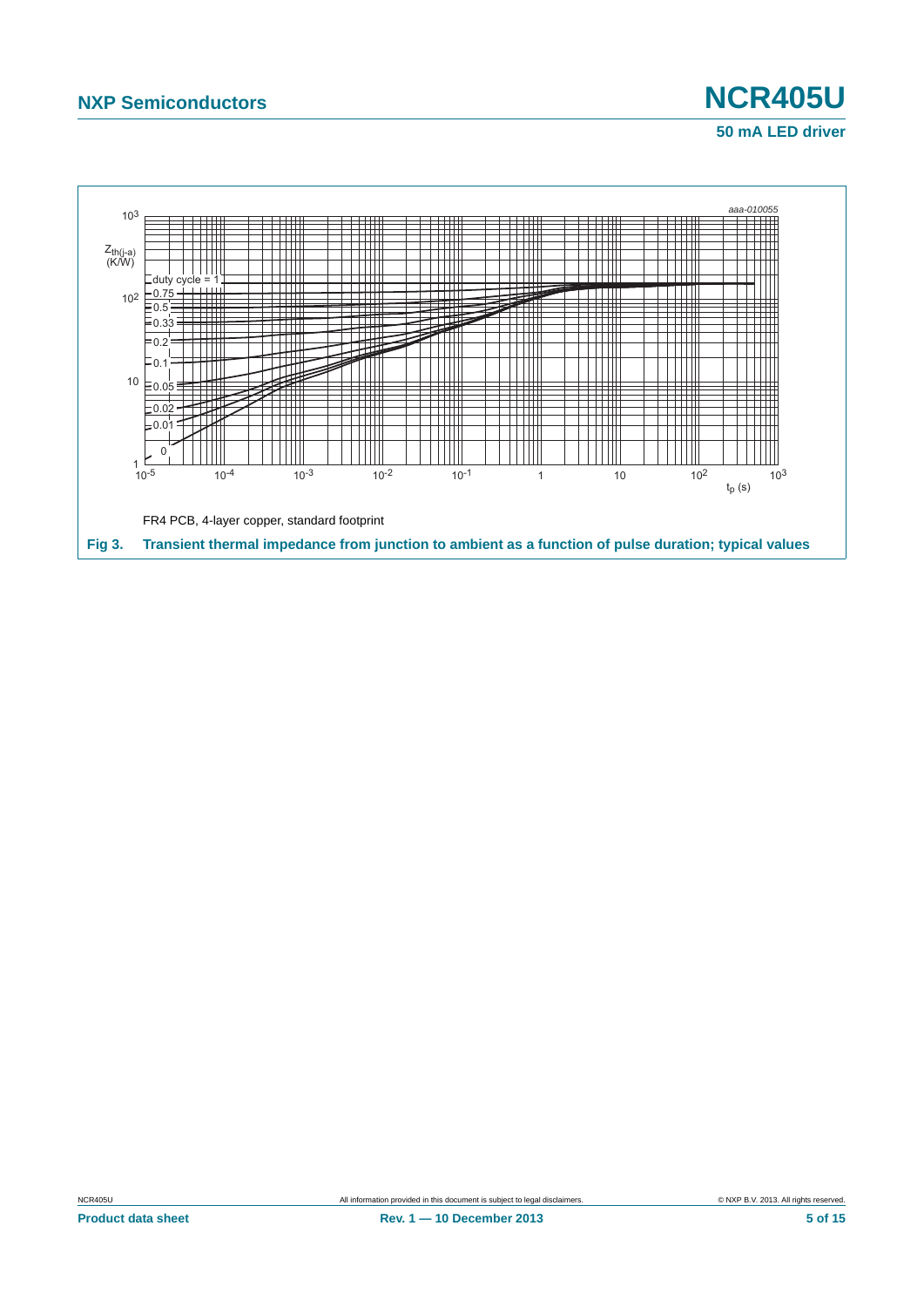## <span id="page-5-0"></span>**7. Characteristics**

#### **Table 7. Characteristics**

|  |  |  | $T_{amb}$ = 25 °C; pulse test: $t_P \le 300 \,\mu s$ ; $\delta$ = 0.02; unless otherwise specified. |
|--|--|--|-----------------------------------------------------------------------------------------------------|
|--|--|--|-----------------------------------------------------------------------------------------------------|

| <b>Symbol</b>                                                               | <b>Parameter</b>                                                | <b>Conditions</b>                         | <b>Min</b> | <b>Typ</b> | <b>Max</b>     | Unit |
|-----------------------------------------------------------------------------|-----------------------------------------------------------------|-------------------------------------------|------------|------------|----------------|------|
| $I_{\text{out}}$                                                            | stabilized output current                                       | $V_S = 10 V$ ; $V_{out} = 8.6 V$          | 42         | 50         | 58             | mA   |
| <b>I</b> GND                                                                | ground current                                                  | $V_S = 10 V$ ; $I_{out} = 0 A$            | 340        | 420        | 500            | μA   |
| $R_{int}$                                                                   | internal resistance                                             | $IRint = 50 mA$                           | 12         | 16         | 21             | Ω    |
| $V_{\text{Rint}}$                                                           | voltage drop at internal<br>resistance $R_{int}$                | $I_{\text{out}} = 50 \text{ mA}$          |            | 0.80       | ٠              | V    |
| $V_{Smin}$                                                                  | lowest sufficient supply<br>voltage overhead $V_S - V_{out}$    | $I_{\text{out}}$ > 42 mA                  |            | 1.4        | $\blacksquare$ | V    |
| $\Delta I_{\text{out}}$ / ( $I_{\text{out}} \times \Delta T_{\text{amb}}$ ) | stabilized output current<br>change over ambient<br>temperature | $V_S = 10$ V; $V_{out} = 8.6$ V           |            | $-0.3$     | $\blacksquare$ | %/K  |
| $\Delta I_{\text{out}}$ / ( $I_{\text{out}} \times \Delta V_{\text{S}}$ )   | stabilized output current<br>change over supply voltage         | $V_S = 10 V$ ;<br>$V_S - V_{out} = 1.4 V$ |            | 1          | $\blacksquare$ | %N   |

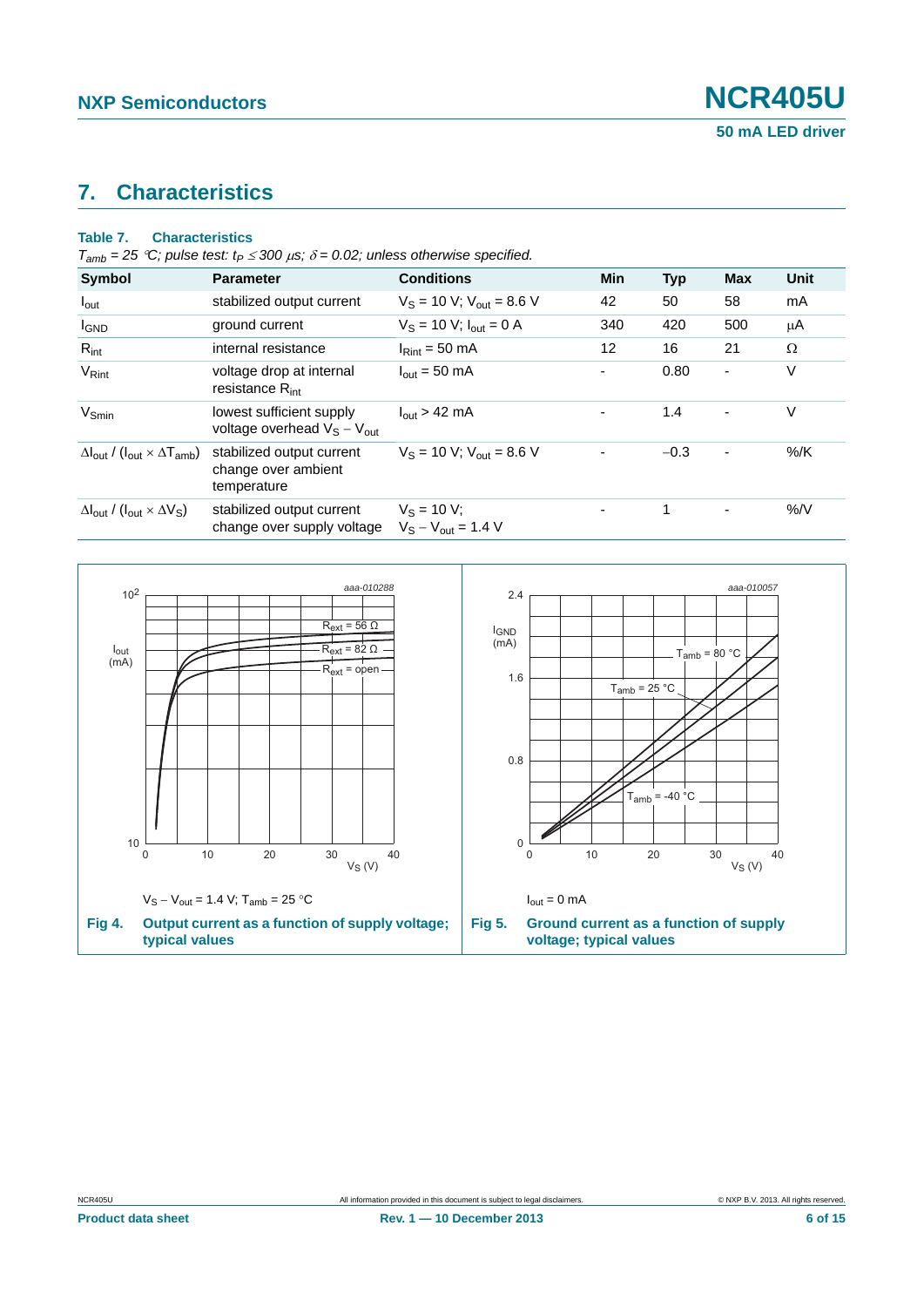## **NXP Semiconductors NCR405U**

## **50 mA LED driver**

<span id="page-6-0"></span>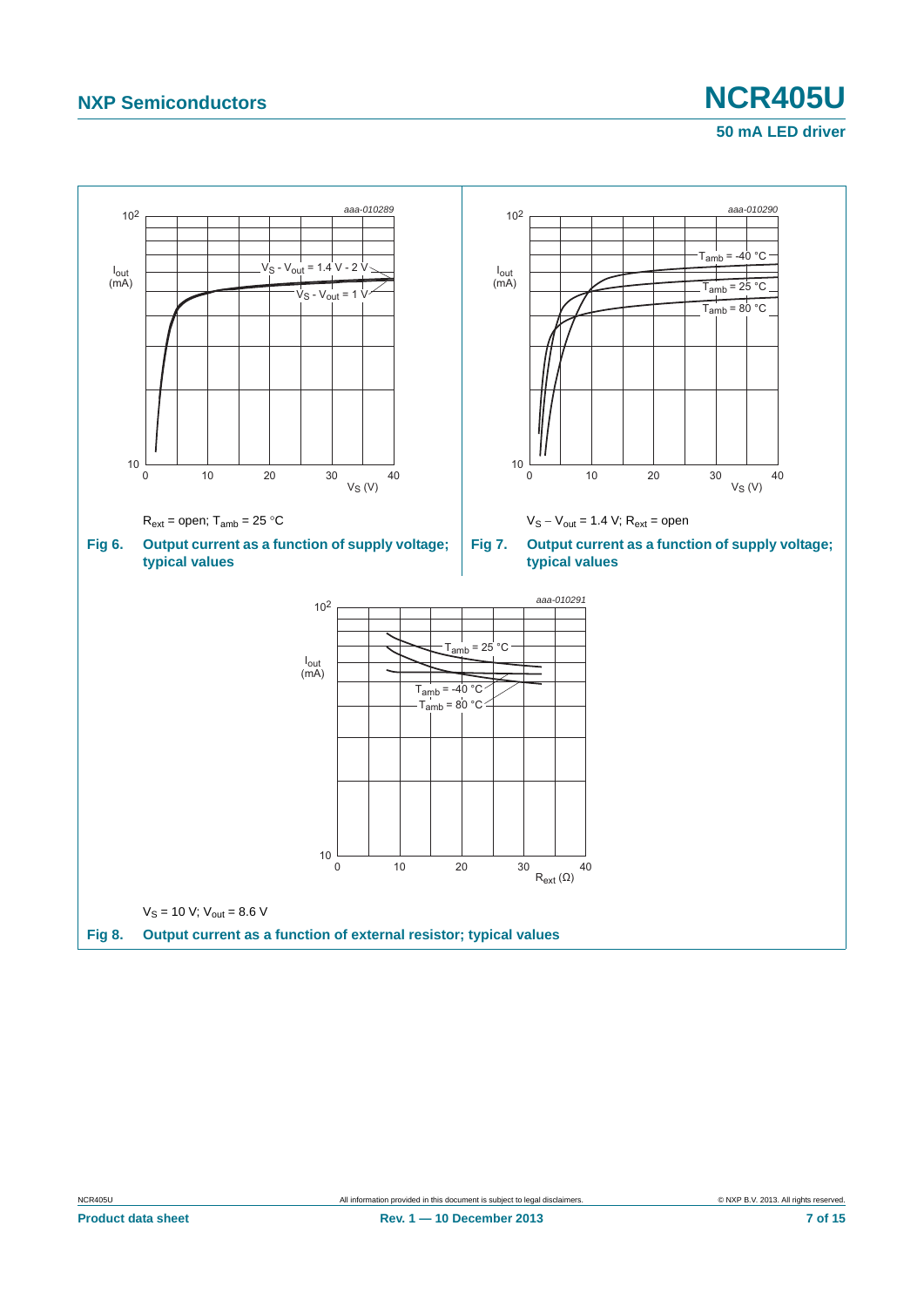## <span id="page-7-2"></span>**8. Application information**

[Figure 9](#page-7-0) shows a typical application circuit for an LED driver. The constant current ensures a constant LED brightness. The output current can be adjusted between 50 mA and 65 mA by connecting an external resistor  $R_{ext}$ . [Figure 8](#page-6-0) gives a first indication for choosing the external resistor  $R_{ext}$ . The output current slightly decreases when the power load at LED driver increases. This effect is due to the self heating of the device and the negative thermal coefficient of the output current.



<span id="page-7-0"></span>The output can be switched ON and OFF by connecting a Resistor-Equipped Transistor (RET), e.g. PDTC124XU; see [Figure 10](#page-7-1).

<span id="page-7-1"></span>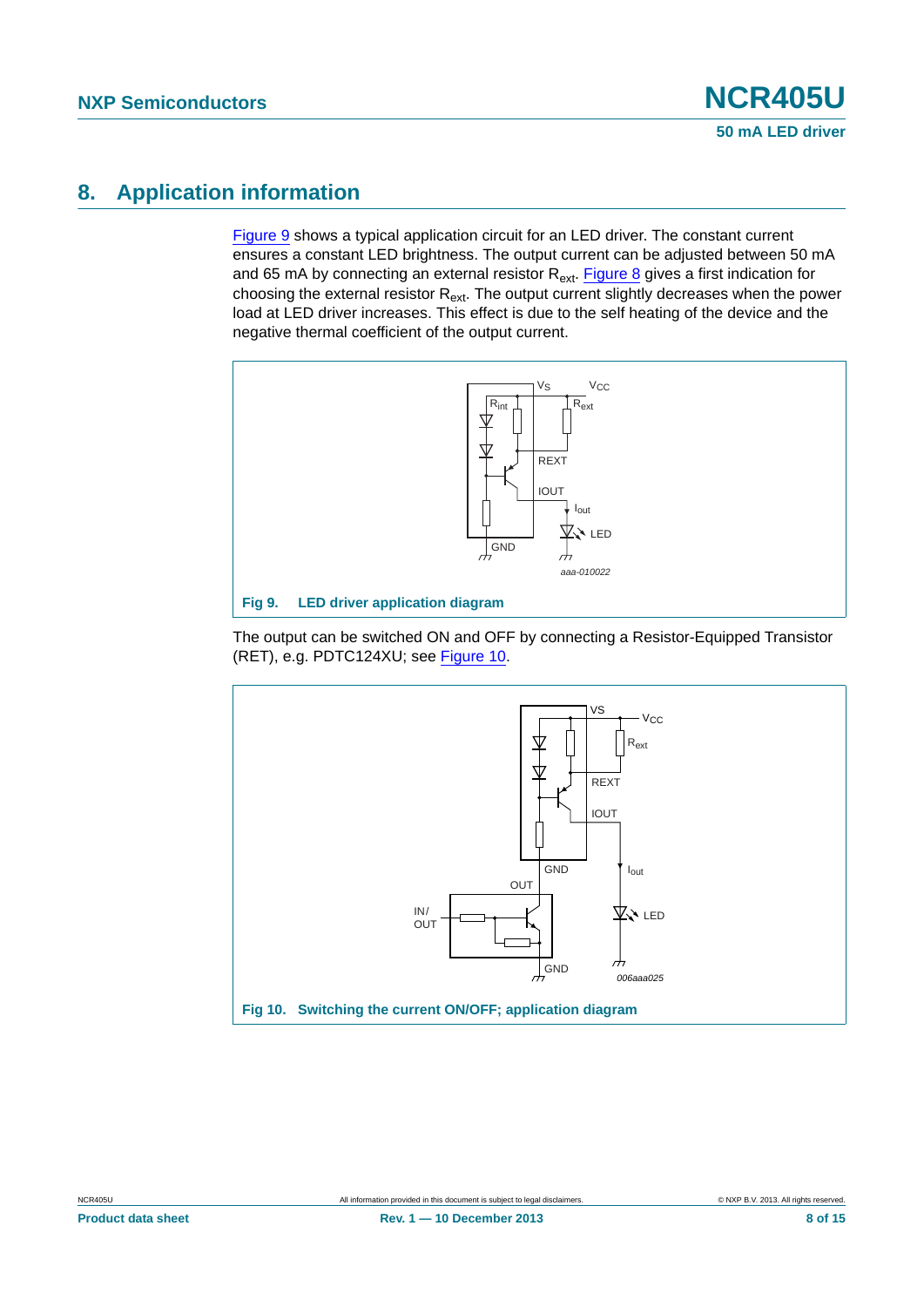## <span id="page-8-1"></span><span id="page-8-0"></span>**9. Test information**

#### **9.1 Quality information**

This product has been qualified in accordance with the Automotive Electronics Council (AEC) standard *Q101 - Stress test qualification for discrete semiconductors*, and is suitable for use in automotive applications.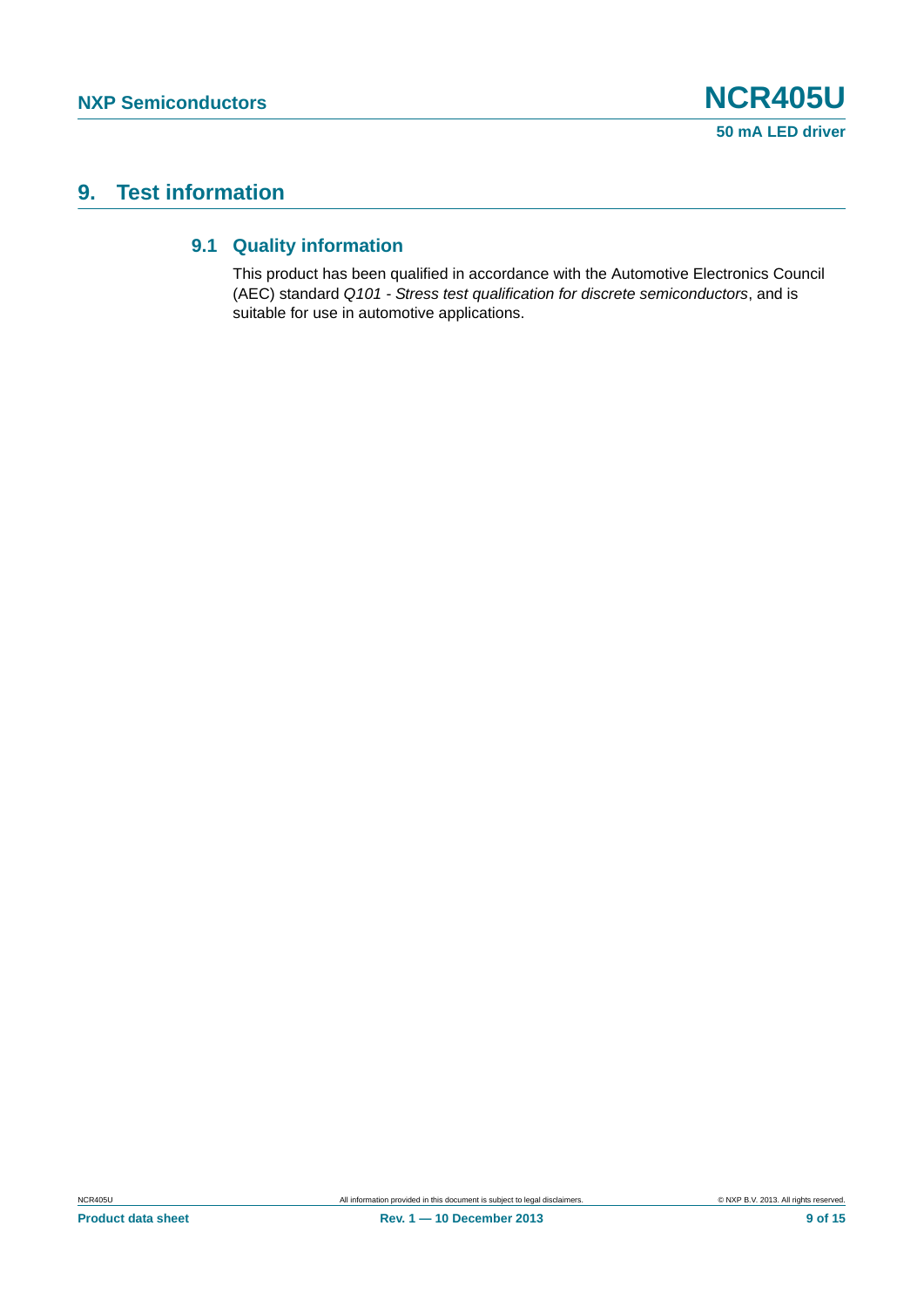## <span id="page-9-0"></span>**10. Package outline**



#### **Fig 11. Package outline SOT457 (SC-74)**

| <b>NCR405U</b> | All information provided in this document is subject to legal disclaimers. | © NXP B.V. 2013. All rights reserved. |
|----------------|----------------------------------------------------------------------------|---------------------------------------|
|                |                                                                            |                                       |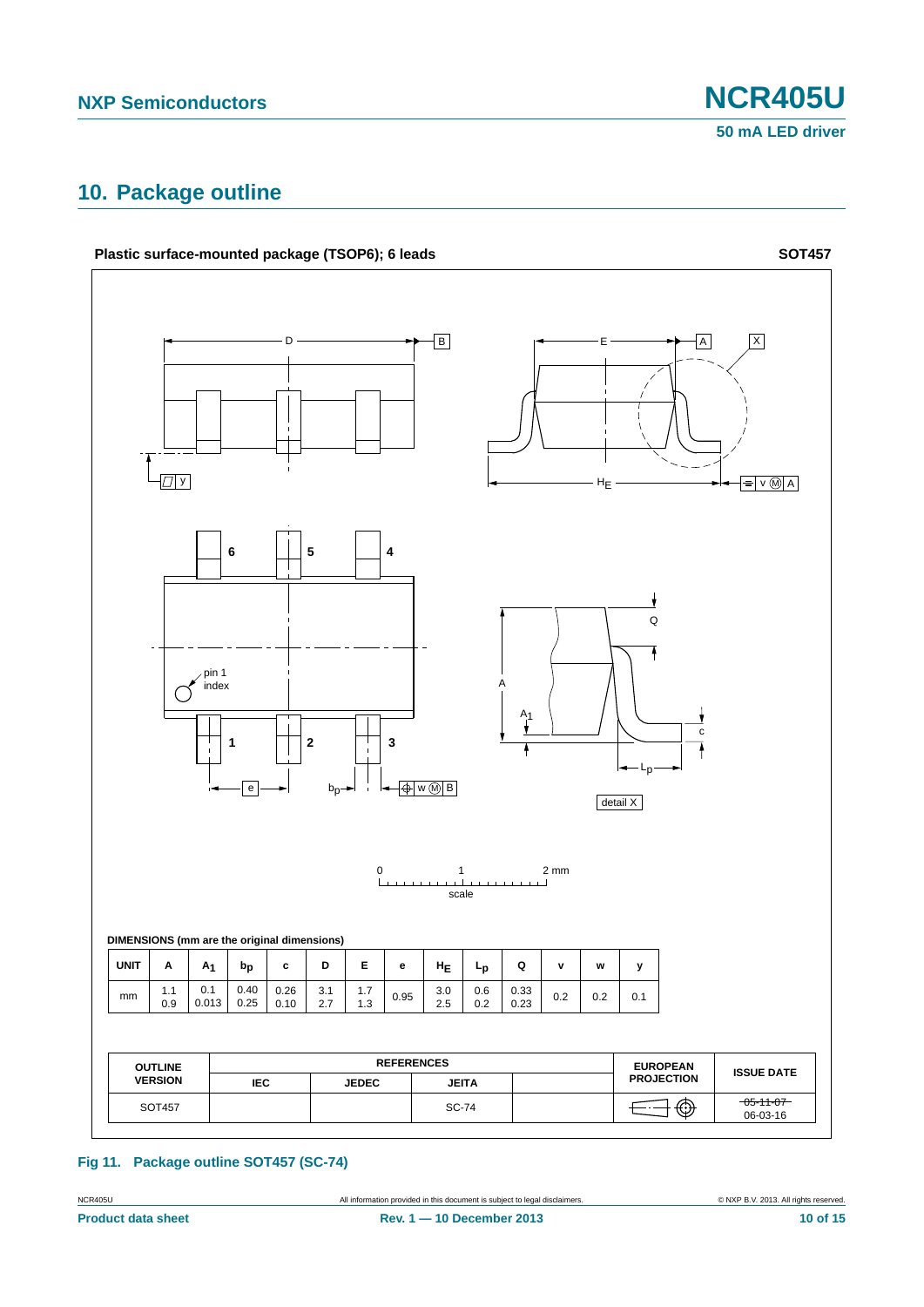**50 mA LED driver**

#### <span id="page-10-0"></span>**11. Soldering**



**Product data sheet Rev. 1 — 10 December 2013** 11 of 15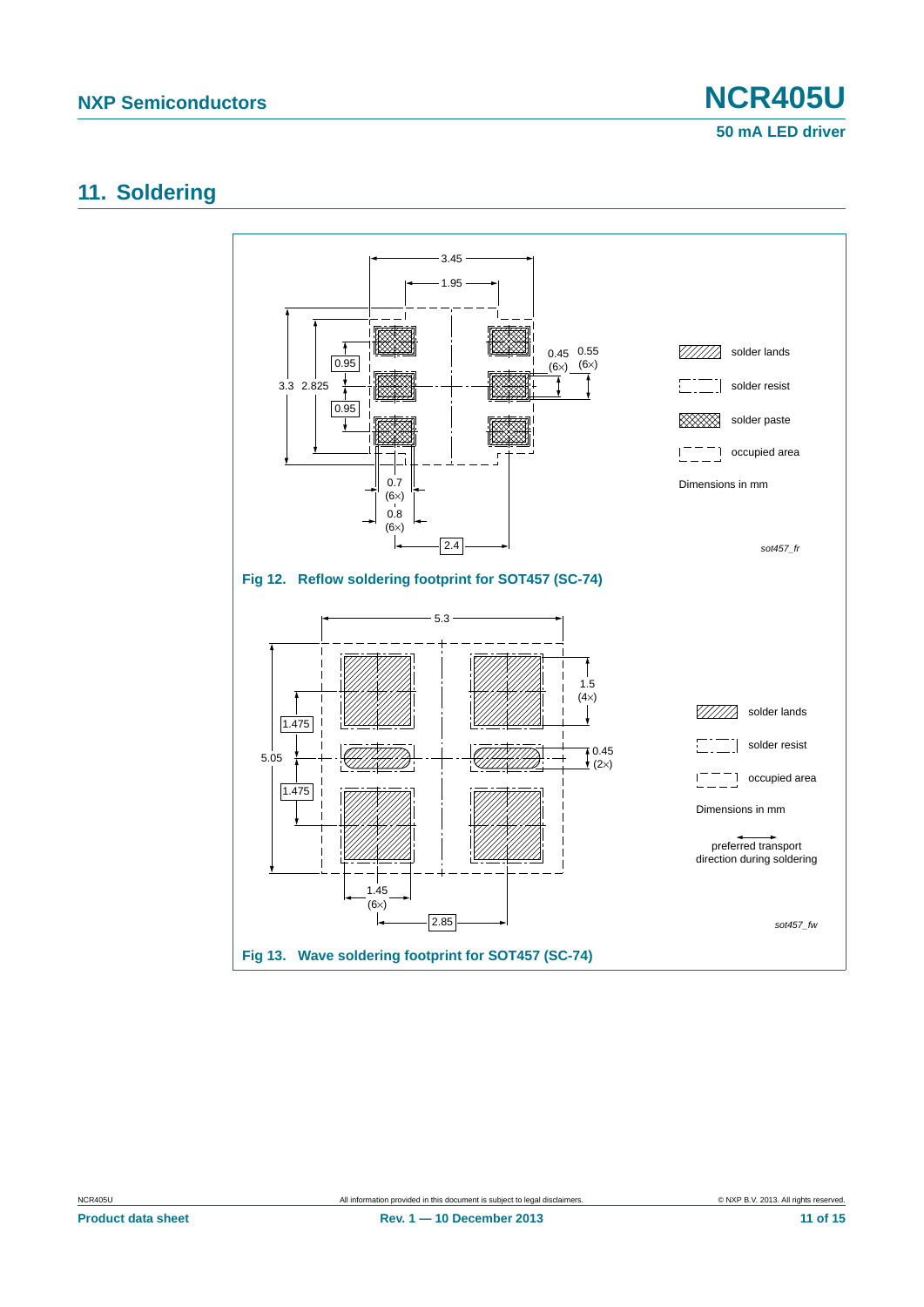## <span id="page-11-0"></span>**12. Revision history**

| Table 8.           | <b>Revision history</b> |                    |                          |                          |  |
|--------------------|-------------------------|--------------------|--------------------------|--------------------------|--|
| Document <b>ID</b> | Release date            | Data sheet status  | <b>Change notice</b>     | <b>Supersedes</b>        |  |
| NCR405U v.1        | 20131210                | Product data sheet | $\overline{\phantom{0}}$ | $\overline{\phantom{0}}$ |  |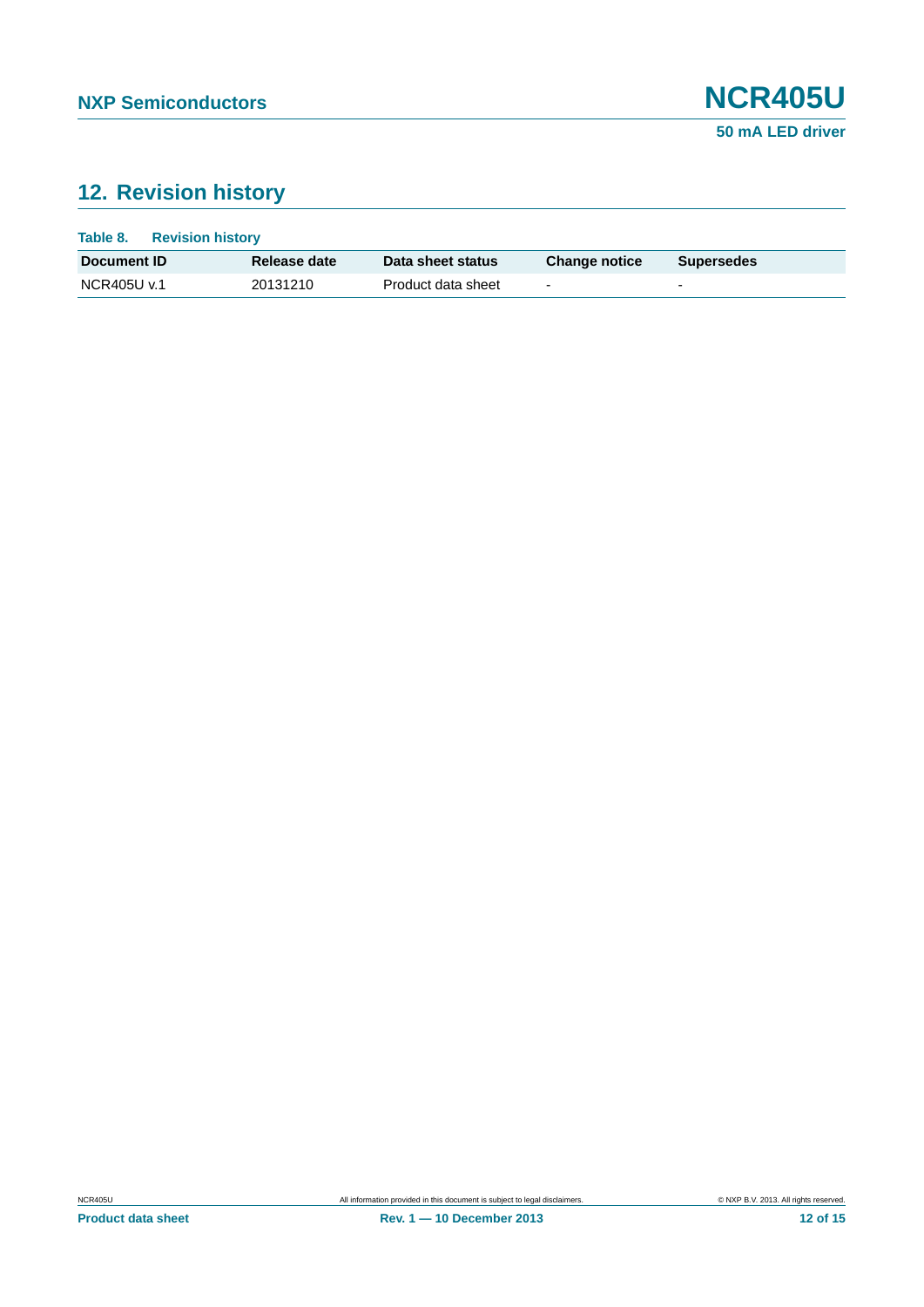## <span id="page-12-3"></span>**13. Legal information**

#### <span id="page-12-4"></span>**13.1 Data sheet status**

| Document status[1][2]          | Product status <sup>[3]</sup> | <b>Definition</b>                                                                     |
|--------------------------------|-------------------------------|---------------------------------------------------------------------------------------|
| Objective [short] data sheet   | Development                   | This document contains data from the objective specification for product development. |
| Preliminary [short] data sheet | Qualification                 | This document contains data from the preliminary specification.                       |
| Product [short] data sheet     | Production                    | This document contains the product specification.                                     |

<span id="page-12-0"></span>[1] Please consult the most recently issued document before initiating or completing a design.

<span id="page-12-1"></span>[2] The term 'short data sheet' is explained in section "Definitions".

<span id="page-12-2"></span>[3] The product status of device(s) described in this document may have changed since this document was published and may differ in case of multiple devices. The latest product status<br>information is available on the Intern

#### <span id="page-12-5"></span>**13.2 Definitions**

**Draft —** The document is a draft version only. The content is still under internal review and subject to formal approval, which may result in modifications or additions. NXP Semiconductors does not give any representations or warranties as to the accuracy or completeness of information included herein and shall have no liability for the consequences of use of such information.

**Short data sheet —** A short data sheet is an extract from a full data sheet with the same product type number(s) and title. A short data sheet is intended for quick reference only and should not be relied upon to contain detailed and full information. For detailed and full information see the relevant full data sheet, which is available on request via the local NXP Semiconductors sales office. In case of any inconsistency or conflict with the short data sheet, the full data sheet shall prevail.

**Product specification —** The information and data provided in a Product data sheet shall define the specification of the product as agreed between NXP Semiconductors and its customer, unless NXP Semiconductors and customer have explicitly agreed otherwise in writing. In no event however, shall an agreement be valid in which the NXP Semiconductors product is deemed to offer functions and qualities beyond those described in the Product data sheet.

#### <span id="page-12-6"></span>**13.3 Disclaimers**

**Limited warranty and liability —** Information in this document is believed to be accurate and reliable. However, NXP Semiconductors does not give any representations or warranties, expressed or implied, as to the accuracy or completeness of such information and shall have no liability for the consequences of use of such information. NXP Semiconductors takes no responsibility for the content in this document if provided by an information source outside of NXP Semiconductors.

In no event shall NXP Semiconductors be liable for any indirect, incidental, punitive, special or consequential damages (including - without limitation - lost profits, lost savings, business interruption, costs related to the removal or replacement of any products or rework charges) whether or not such damages are based on tort (including negligence), warranty, breach of contract or any other legal theory.

Notwithstanding any damages that customer might incur for any reason whatsoever, NXP Semiconductors' aggregate and cumulative liability towards customer for the products described herein shall be limited in accordance with the *Terms and conditions of commercial sale* of NXP Semiconductors.

**Right to make changes —** NXP Semiconductors reserves the right to make changes to information published in this document, including without limitation specifications and product descriptions, at any time and without notice. This document supersedes and replaces all information supplied prior to the publication hereof.

#### **Suitability for use in automotive applications —** This NXP

Semiconductors product has been qualified for use in automotive applications. Unless otherwise agreed in writing, the product is not designed, authorized or warranted to be suitable for use in life support, life-critical or safety-critical systems or equipment, nor in applications where failure or malfunction of an NXP Semiconductors product can reasonably be expected to result in personal injury, death or severe property or environmental damage. NXP Semiconductors and its suppliers accept no liability for inclusion and/or use of NXP Semiconductors products in such equipment or applications and therefore such inclusion and/or use is at the customer's own risk.

**Applications —** Applications that are described herein for any of these products are for illustrative purposes only. NXP Semiconductors makes no representation or warranty that such applications will be suitable for the specified use without further testing or modification.

Customers are responsible for the design and operation of their applications and products using NXP Semiconductors products, and NXP Semiconductors accepts no liability for any assistance with applications or customer product design. It is customer's sole responsibility to determine whether the NXP Semiconductors product is suitable and fit for the customer's applications and products planned, as well as for the planned application and use of customer's third party customer(s). Customers should provide appropriate design and operating safeguards to minimize the risks associated with their applications and products.

NXP Semiconductors does not accept any liability related to any default, damage, costs or problem which is based on any weakness or default in the customer's applications or products, or the application or use by customer's third party customer(s). Customer is responsible for doing all necessary testing for the customer's applications and products using NXP Semiconductors products in order to avoid a default of the applications and the products or of the application or use by customer's third party customer(s). NXP does not accept any liability in this respect.

**Limiting values —** Stress above one or more limiting values (as defined in the Absolute Maximum Ratings System of IEC 60134) will cause permanent damage to the device. Limiting values are stress ratings only and (proper) operation of the device at these or any other conditions above those given in the Recommended operating conditions section (if present) or the Characteristics sections of this document is not warranted. Constant or repeated exposure to limiting values will permanently and irreversibly affect the quality and reliability of the device.

**Terms and conditions of commercial sale —** NXP Semiconductors products are sold subject to the general terms and conditions of commercial sale, as published at<http://www.nxp.com/profile/terms>, unless otherwise agreed in a valid written individual agreement. In case an individual agreement is concluded only the terms and conditions of the respective agreement shall apply. NXP Semiconductors hereby expressly objects to applying the customer's general terms and conditions with regard to the purchase of NXP Semiconductors products by customer.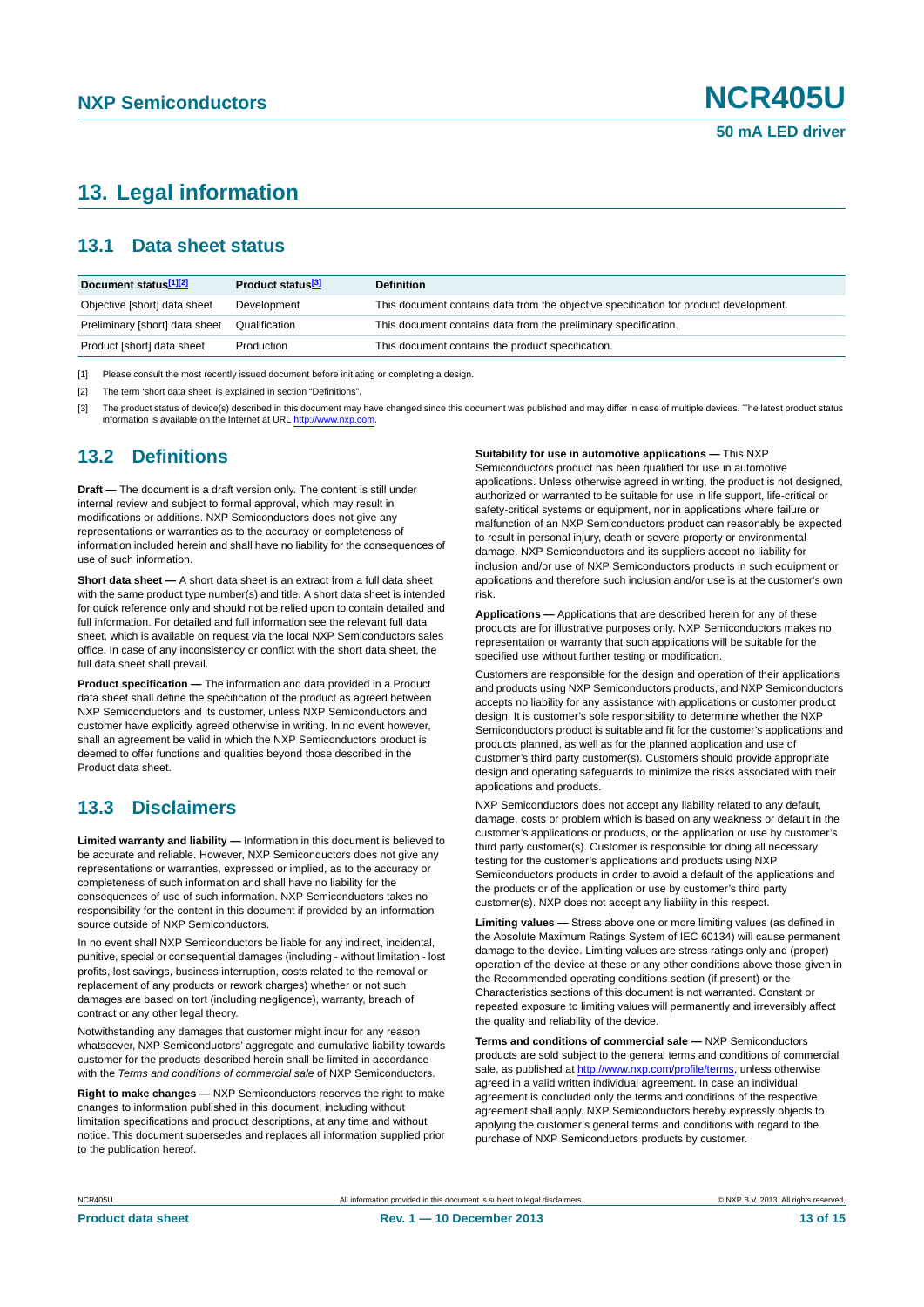**No offer to sell or license —** Nothing in this document may be interpreted or construed as an offer to sell products that is open for acceptance or the grant, conveyance or implication of any license under any copyrights, patents or other industrial or intellectual property rights.

**Export control —** This document as well as the item(s) described herein may be subject to export control regulations. Export might require a prior authorization from competent authorities.

**Quick reference data —** The Quick reference data is an extract of the product data given in the Limiting values and Characteristics sections of this document, and as such is not complete, exhaustive or legally binding.

#### <span id="page-13-1"></span>**14. Contact information**

For more information, please visit: **http://www.nxp.com**

For sales office addresses, please send an email to: **salesaddresses@nxp.com**

**Translations —** A non-English (translated) version of a document is for reference only. The English version shall prevail in case of any discrepancy between the translated and English versions.

#### <span id="page-13-0"></span>**13.4 Trademarks**

Notice: All referenced brands, product names, service names and trademarks are the property of their respective owners.